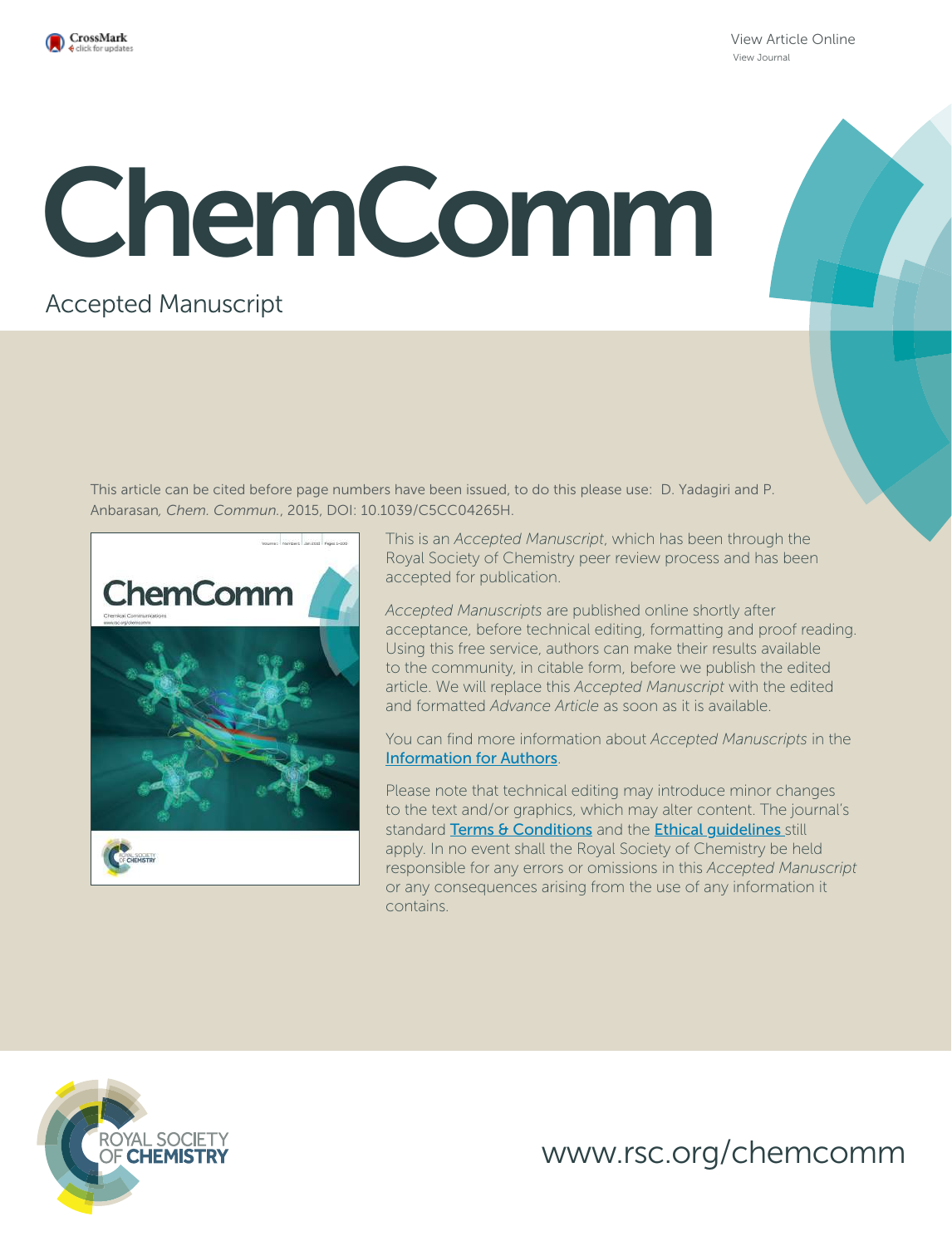## Journal Name RSCPublishing

View Article Online DOI: 10.1039/C5CC04265

## **Iodine(III) Mediated Oxidative Rearrangement of Enamines: Efficient Synthesis of** *α***-Amino Ketones**

Dongari Yadagiri*<sup>a</sup>* and Pazhamalai Anbarasan\**<sup>a</sup>*

Received 00th January 2012, Accepted 00th January 2012

DOI: 10.1039/x0xx00000x

#### www.rsc.org/

Cite this: DOI: 10.1039/x0xx00000x

**An iodine(III)-mediated, group-selective oxidative rearrangement of** *β***,***β***-diarylenamines to** *α***-amino ketones has been accomplished with excellent yield. The developed reaction involves the initial oxidation of enamine to** *α***acyloxyimine intermediate and concomitant semipinacol rearrangement.** 

Hypervalent iodine compounds, both iodine(III) and iodine(V) species, have been established as highly valuable reagents in organic synthesis. 1 These reagents are mainly employed as mild and environmentally benign oxidizing reagents that replace the use of toxic heavy metal oxidants.<sup>2</sup> In addition to the simple oxidation, 3 *α*-functionalization of carbonyl compounds,<sup>4</sup> cyclization,<sup>5</sup> atom-transfer<sup>6</sup> and oxidative rearrangements<sup>7</sup> were also successfully accomplished using iodine(III) reagents. Among them, cyclization through C-heteroatom bond formation is well documented for the synthesis of various heterocyclic compounds. $5$  A representative example includes the synthesis of indole derivatives from electron deficient enamines *via* iodine(III) mediated C-N bond formation (Scheme 1a). 8 In contrast, cyclization of electron rich enamines did not afford the expected indole derivative; instead an unusual oxidative rearrangement<sup>9</sup> to *α*-amino ketones was observed, which is the subject of this communication (Scheme 1b).



*α*-Amino ketone motifs are frequently encountered as an integral part of many pharmaceutically important molecules

This 
 journal 
 is 
 © The 
 Royal 
 Society 
 of 
 Chemistry 
 2012 *J. 
 Name*., 
 2012, 
 **00**, 
 1-‐3 | 
 **1**

and natural products.<sup>10</sup> They exhibit a wide range of biological activities, such as anti-depressant, appetite suppressant, and anti-platelet properties. Some of the representative examples are shown in Figure 1. Most of the strategies developed to da for the synthesis of *α*-amino ketones utilize either metal catalysed<sup>11</sup> or metal free<sup>12</sup> amination of ketone or i<sub>s</sub> derivatives. However, development of new strategies for the synthesis of these biologically important scaffolds  $f\uparrow$ complementary substrates  $^{12a}$ ,  $^{13}$  is in high demand. Herein, we reveal an efficient chemoselective oxidative rearrangement of enamines for the synthesis of *α*-amino ketones.



At the outset, we synthesized *β*,*β*-diarylenamine **1a** as model substrate from 1,2,3-triazole and *N*,*N*-diethylaniline under rhodium catalysis.<sup>14</sup> Reaction of equimolar mixture of **1a** and [bis(trifluoroacetoxy)iodo]benzene (PIFA) in dichloromethane (DCM) afforded 2a in 61% yield through oxidative rearrangement, with a remarkable reaction time of 5 min (Table 1, entry 1). The structure of *α*-amino ketone **2a** was unambiguously confirmed by X-ray analysis  $(Table 1)$ . Further to improve the yield, various solvents were screened, such as toluene, tetrahydrofuran (THF) and chloroform. All  $\epsilon$ them gave the product 2a with decrease in yield (Table entries 2-4). Next, increasing the equivalents of PIFA to 1.2 in DCM furnished the  $\alpha$ -amino ketone **2a** in 81% yield (Table 1, entry 5). No improvement in yield of  $2a$  was observed with portionwise addition of PIFA over 5 min interval. Changing PIFA to diacetoxyiodobenzene (PIDA) and diphenyliodonium triflate gave inferior results compared to PIFA, even aft prolonged reaction time (Table 1, entries 6-7). Philips 265<sup>1</sup><br>
Philips 265<sup>1</sup><br>
Blue and da 3<br>
and da 3<br>
and da 3<br>
and da 3<br>
and da 3<br>
and da 3<br>
and and is the set of the set of the set of the set of the set of the set of the set of the set of the set of the set of the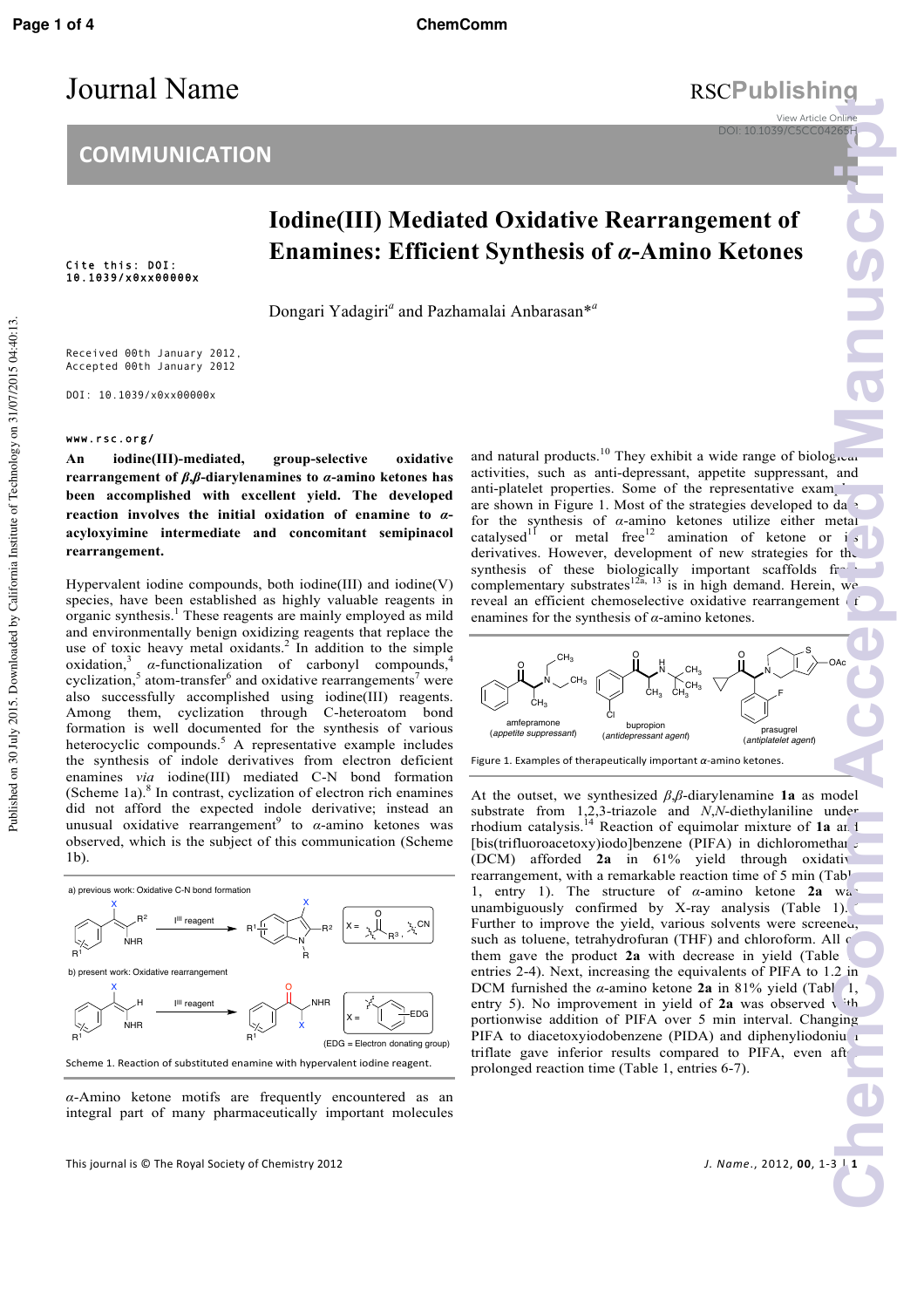![](_page_2_Figure_4.jpeg)

[a] enamine  $1a$  (0.12 mmol, 1 equiv),  $I<sup>III</sup>$  reagent (X equiv), solvent (1 mL), rt; [b] All are isolated yield; [c] 20 min and portionwise addition of PIFA.

Having shown an efficient oxidative rearrangement of enamine **1a** to *α*-amino ketone **2a**, we were interested in exploring the generality of the reaction with respect to various substitutions on nitrogen and one of the aryl groups. As shown in Scheme 2, reaction of enamines having tosyl, mesyl and ethanesulfonyl substitutions on the nitrogen group gave the corresponding *α*amino ketones (**2a**-**2c**) in 81, 75 and 77% yield, respectively. Reaction also tolerates diverse substitution such as 4-methyl, 4 *tert*-butyl, 3-methyl and 3-fluoro on the aromatic ring and led to the synthesis of corresponding *α*-amino ketones (**2d**, **2e**, **2f** and **2g**) through chemoselective oxidative rearrangement of the electron-rich aryl group.

![](_page_2_Figure_7.jpeg)

Similar chemoselectivity for the electron rich arene was observed with enamine 1h, which has electronically different aryl groups, (4-fluorophenyl and 4-(*N*,*N*-diethylamino)phenyhe. More interestingly, a competition between<sup>Q4</sup>-anisyl and 4<sup>2</sup>(*N<sub>2</sub>*)<sup>1</sup> diethylamino)phenyl substituents also afforded product **2i**, where  $4-(N,N$ -diethylamino)phenyl group selective<sup>1</sup> underwent the migration. Furthermore, heteroaryl, thiophen-3 yl substituted *α*-amino ketone **2j** was also synthesized in 68% yield from corresponding enamine. Consequently, we studied the effect of the electronic nature  $\sqrt{6}$ the substitutions in the oxidative rearrangement (Scheme 3). In all the cases we have examined, the more electron rich ar I moiety (a symmetrically and unsymmetrically-substituted 4-  $(N, N$ -dialkylamino)phenyl group) selectively migrated to afford *α*-amino ketones (2k-2n) in good yield. Presence of alkered functionality in the substrates was well tolerated under the optimized conditions to afford the corresponding products **2m** and  $2n$  in  $~68\%$  yield. Iminodibenzyl, an electron ric... heteroarene substituted enamine furnished the  $\alpha$ -amino ketor 2o in 48% yield. Similar to aniline based enamines, anisole based enamine derivatives also selectively underwent oxidative rearrangement to give products 2p, 2q and 2r in moderate good yield. Interestingly, oxidative rearrangement electronically neutral *β*,*β*-diphenylenamine **1s** was sluggish and on prolonged reaction time (12 h) gave the product **2s** in 47% yield. However, the electron poor enamine **1t** and the *α*disubstituted enamine 1u did not furnish the expected rearrangement products. Instead, oxidative cleavage to the ketone and decomposition of the enamine were observe, respectively (see supporting information). **Chemcommanuscripture**<br> **ChemCommanuscripture**<br> **Chemcommanuscripture**<br> **Chemcommanuscripture**<br> **Chemcommanuscripture**<br> **Chemcommanuscripture**<br> **Chemcommanuscripture**<br> **Chemcommanuscripture**<br> **Chemcommanuscripture** 

![](_page_2_Figure_9.jpeg)

**2** | *J. Name*., 2012, **00**, 1-3 **Interpretate and Contact Section Chemistry** 2012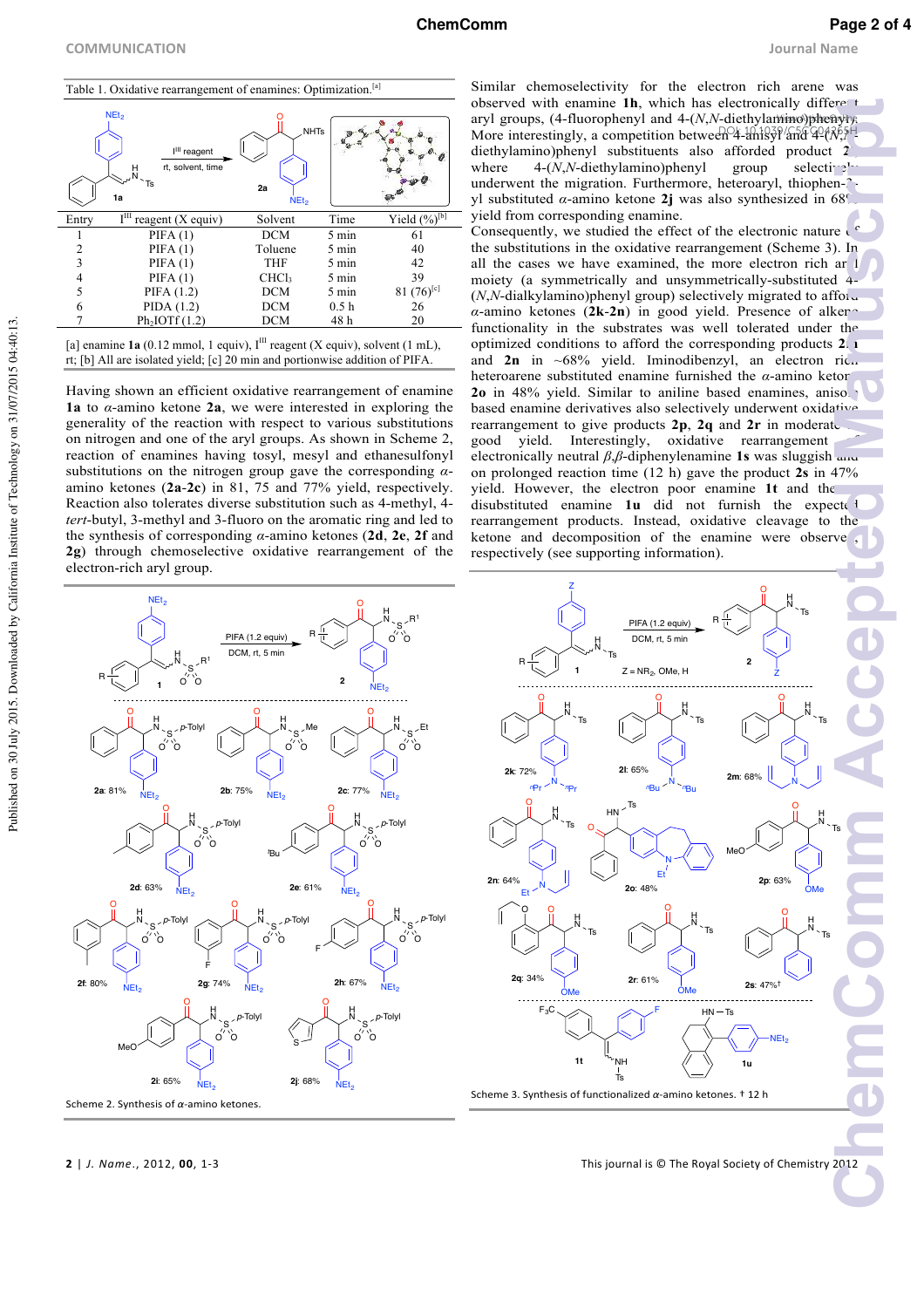**Page 3 of 4 ChemComm**

After the successful identification and demonstration of unusual oxidative rearrangement of *β*,*β*-diarylenamine **1**, we were interested in probing its possible mechanism. Initially, we studied the role of the free NH in the enamine. Unsuccessful rearrangement of *N*,*N*-disubstituted enamines **3a**/**3b** under the optimized reaction conditions revealed the critical nature of a free 'NH' group in oxidative rearrangement of enamine (Scheme 4a). Subsequently, we performed the oxidative rearrangement of enamine **1a** in the presence of radical scavengers like TEMPO, BHT and BnOH. In all the three reactions, the product **2a** was isolated in excellent yield, which rules out the formation of radicals and favors the ionic pathway (Scheme 4b).

![](_page_3_Figure_5.jpeg)

Scheme 4. a) Oxidative rearrangement of *N*,*N*-disubstituted enamines; b) oxidative rearrangement of enamine **1a** in presence of radical scavengers.

Based on these studies, we proposed a plausible mechanism for the oxidative rearrangement of *β*,*β*-diarylenamine **1** (Scheme 5). The reaction of 1 with  $PhI(OCOCF_3)_2$  (PIFA) would give the iodonium intermediate  $\bf{A}$  through substitution of 'CF<sub>3</sub>COO-' with enamine **1**. Next, enamine assisted reduction of iodonium **A** to phenyl iodide and cationic imine **B** followed by intermolecular trapping of **B** with 'CF3COO-' anion would furnish the *α*-acyloxyimine intermediate **C**. Alternatively, the formation of *α*-acyloxyimine **C** can also be envisaged from **A** through intramolecular rearrangement. Next, *α*-acyloxyimine **C** to product **2** could be visualized *via* the acid promoted semipinacol rearrangement.<sup>16</sup> Thus, electrophilic activation of **C** with TFA and subsequent stabilization by electron-rich aryl group would generate the intermediate phenonium ion **D**. Finally, oxygen lone pair assisted 1,2-migration of electron rich aryl group in **D** would generate the oxonium ion **E**, which on hydrolysis would furnish the *α*-amino ketones **2**.

![](_page_3_Figure_8.jpeg)

Scheme 5. Plausible mechanism for the oxidative rearrangement of enamine 1.

To prove the proposed mechanism, we envisioned the synthesis of *α*-acyloxyimine intermediate **C**. Thus, we synthesized the *α*hydroxy aldehydes **4a/4b** from 2-hydroxyacetophenone (see supporting information). Various attempts<sup>0.1039</sup>/C5fGeft<sup>26</sup>ft<sup>H</sup> aldehydes **4a/4b** to corresponding imines with tosylamide we unsuccessful, which is possibly due to the instability of the imines under the reaction conditions. Interestingly, the reaction of  $4a/4b$  with tosylamide and trifluoroacetic anhydride in DCI. at room temperature furnished the product **2v** and **2s**, respectively in moderate to good yield (Scheme 6). These studies favoured the formation of *α*-acyloxyimine intermediate **C** from 1 and PIFA followed by subsequent acid promoted semipinacol rearrangement to the target *α*-amino ketones **2**. **Chemcommunity**<br> **ChemCommunity**<br> **Chemcommunity**<br> **Chemcommunity**<br> **Chemcommunity**<br> **Chemcommunity**<br> **Chematic decleration**<br> **Chematic decleration**<br> **Chematic decleration**<br> **Chematic decleration**<br> **Chematic decleration**<br>

![](_page_3_Figure_11.jpeg)

Scheme 6. Synthesis of α-amino ketones from α-hydroxy aldehydes.

#### **Conclusions**

We have demonstrated a new oxidative rearrangement of *β*,*β*diarylenamine with hypervalent iodine reagent. The reaction enabled the synthesis of various  $\alpha$ -amino ketones in good to excellent yield. During the oxidative rearrangement, electro. rich aryl groups migrate with remarkably high chemoselectivity. Mechanistic investigation revealed the initial hypervalent iodine mediated oxidation of  $β, β$ -diarylenamine  $\alpha$ -acyloxyimine intermediate and subsequent acid promote<sup> $\alpha$ </sup> semipinacol rearrangement.

#### **Acknowledgments**

We thank Department of Science and Technology (DST), New Delhi (Project No. SR/S1/OC-48/2012), and Board of Research in Nuclear Sciences (BRNS) through DAE Young Scientist Award (Project No.  $2012/20/37C/14/BRNS$ ) for funding the work. DY thanks IITM for HTRA fellowship. We also thank Mr. Ramkumar for single crystal analysis support.

#### **Notes and references**

Department of Chemistry, Indian Institute of Technology Madras, Chennai – 600036, India.

Electronic Supplementary Information (ESI) available: General experimental, reaction optimization data, and spectral copies of all the new compounds. See DOI: 10.1039/c000000x/

- 1. (a) T. Wirth, *Top. Curr. Chem.*, 2003, 224, 1; (b) V. V. Zhdankin and P. J. Stang, *Chem. Rev.*, 2008, **108**, 5299; (c) M. S. Yusubov, A. V. Maskaev and V. V. Zhdankin, *ARKIVOC*, 2011, 370; (d) V. V. Zhdankin, *J. Org. Chem.*, 2011, 76, 1185; (e) E. A. Merritt and B. Olofsson, *Angew. Chem., Int. Ed.*, 2009, **48**, 9052.
- 2. (a) M. Uyanik and K. Ishihara, *Chem. Commun.*, 2009, 2086; (1 R. M. Moriarty, *J. Org. Chem.*, 2005, **70**, 2893.
- 3. For review see: F. V. Singh and T. Wirth, *Chem. Asian J.*, 2014, **9**, 950.
- 4. For review see: E. Merritt and B. Olofsson, *Synthesis*, 2011, 517.
- 5. For review see: R. Samanta, K. Matcha and A. P. Antonchick, *Eur. J. Org. Chem.*, 2013, 5769.